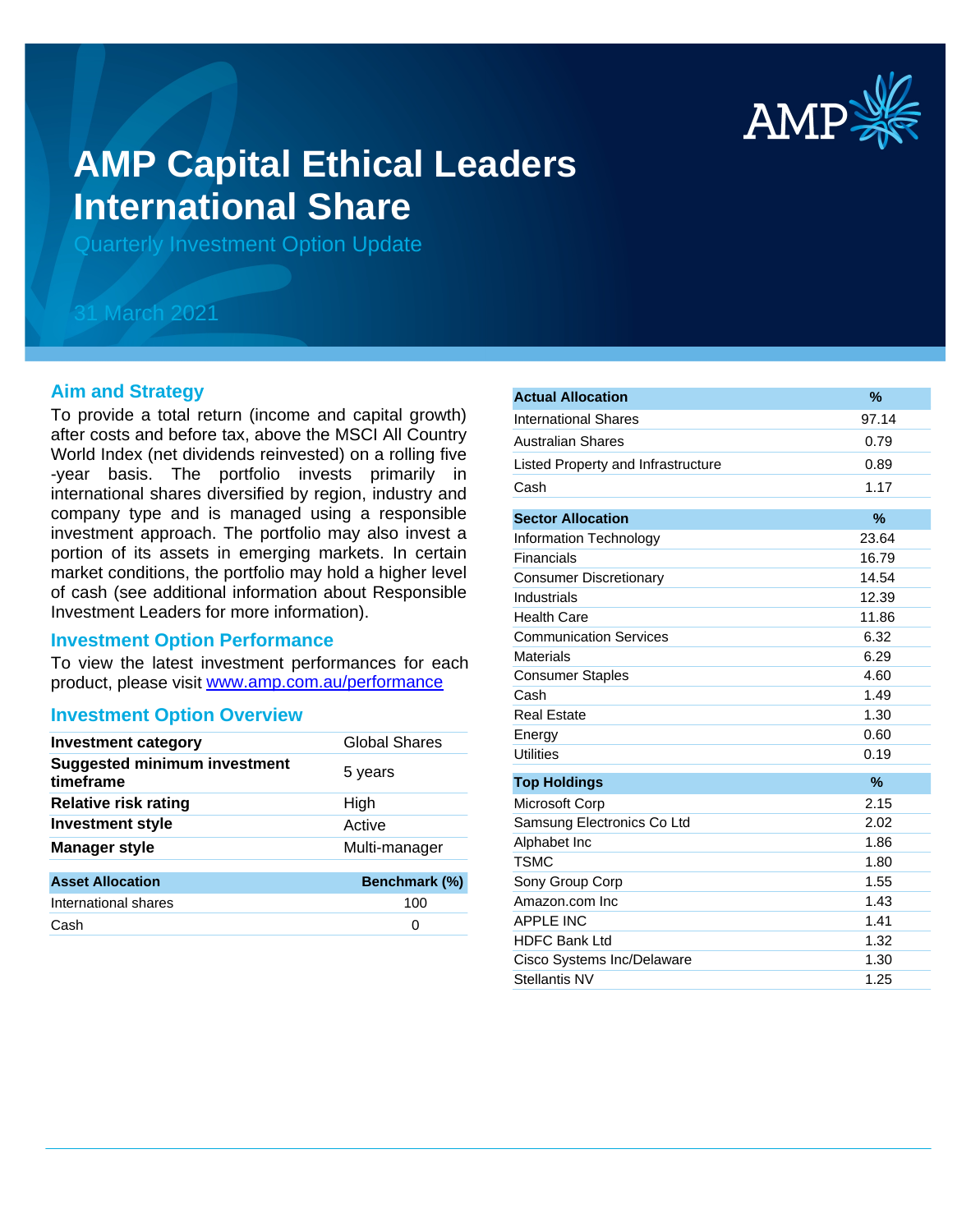| <b>Region Allocation</b> | $\%$  |
|--------------------------|-------|
| North America            | 49.81 |
| Europe ex UK             | 18.54 |
| Asia ex Japan            | 14.88 |
| Japan                    | 9.70  |
| United Kingdom           | 3.85  |
| Cash                     | 1.49  |
| Others                   | 1.10  |
| Australasia              | 0.62  |
|                          |       |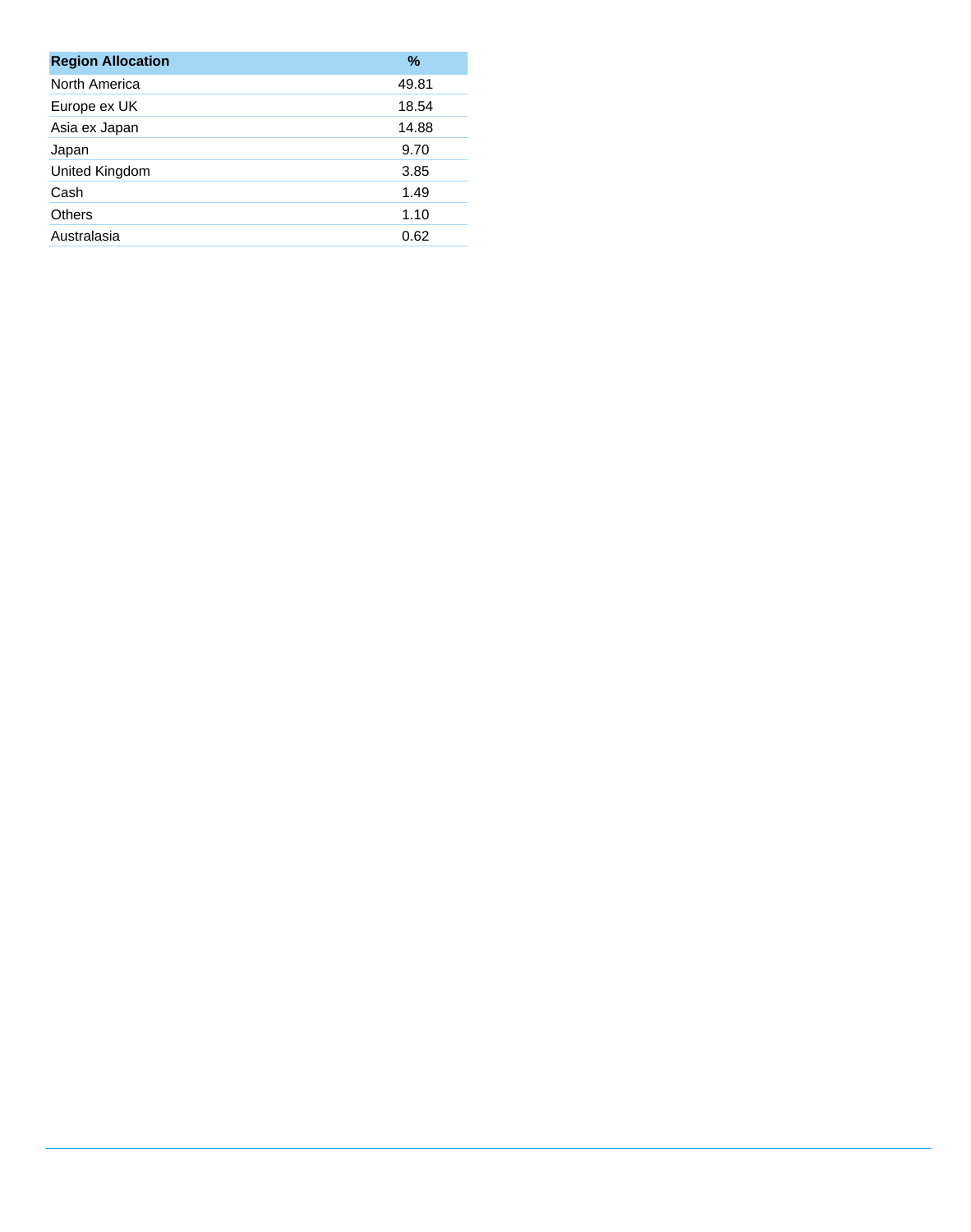### **Fund Performance**

The Ethical Leaders International Shares Fund produced a positive return and outperformed the benchmark over the period. Stock selection was the main contributor to performance, however, it was offset by the sector allocation decisions. Stock selection was particularly strong within the information technology sector, including through an underweight to Apple along with overweights to Applied Materials, Concentrix and Synnex. Stock selection in consumer discretionary and industrials further contributed to performance. Conversely, an underweight to the energy sector was the major detractor from relative performance, particularly as we don't own ExxonMobil and Chevron. At an underlying manager level, Boston Partners and Lazard outperformed the Fund benchmark, whilst the Ethical Leaders Emerging Markets Fund and C Worldwide underperformed. An overweight to emerging markets was a detractor, as emerging markets underperformed developed markets over the month.

#### **Environmental Social Governance**

During the March quarter, our underlying fund managers remained focussed on climate change and related green projects. Engagement included a collaboration with Samsung Electronics regarding a commitment to fit microplastic filters in their factories, as well as co-signing the 2021 Global Investor Statement to Governments on the Climate Crisis, which calls on governments to act on climate change. Ongoing company engagements included meeting with BlueScope Steel and Rio Tinto.

Managers were also active in addressing human rights in relation to supply chains. Engagement included liaising with companies relating to the human rights crisis in the Xinjiang Uyghur Autonomous Region (XUAR). As well as identifying and disclosing any direct and indirect business relationships that are connected to XUAR, companies were asked to demonstrate steps to disengage any business relationships with forced labour in and from XUAR, and publicly disclose efforts and progress on the above.

There was engagement with First Republic Bank, which highlighted climate risk as a new prominent topic being in the early days of an internal assessment considering Task Force on Climate-related Financial Disclosures (TCFD) and Customer Data Platform as reporting frameworks, and more broadly adopting the Sustainability Accounting Standards Board framework for materiality analysis.

There were also discussions with S&P Global, covering a broad range of issues. These included the integration of ESG across the organisation and how this has evolved over the past 10 years, recent initiatives including increased stakeholder engagement and the process of reviewing key materiality issues. Lessons learned from the financial crisis and reputational risk from the inherent conflict of interest in the company's credit ratings business were also discussed.

#### **Market Review**

March was another volatile month for global share markets, though the MSCI World ex Australia index finished the month with a strong return of 4.25%. Broadly, the rotation away from 'COVID-safe' and technology stocks towards cyclical and value stocks continued, against a backdrop of the global economic recovery and the continuing rollout of COVID-19 vaccines. US President Biden's US\$1.9 million stimulus package, combined with an even larger infrastructure plan also helped fuel market gains, though in some cases served to increase concerns around future inflation. Also adding to market volatility, particularly in the energy sector amid fears of supply disruptions, was a container ship running aground in the Suez Canal and causing a massive maritime jam, which was subsequently removed towards month-end. Finally, pockets of further COVID-19 hotspots also contributed to volatility, with some parts of continental Europe and also Canada re-entering new lockdowns, amid fears of third wave breakouts occurring before any sort of herd immunity is reached. Despite all this, many indices continued to hit new record highs and the overall tone remained cautiously positive. Emerging markets meanwhile pulled back slightly, as markets continued to expect the US recovery to outpace emerging countries over the medium term. Spiking COVID-19 figures in India also impacted sentiment, leading the MSCI Emerging Markets index to close the month down by 0.87%. (All indices are quoted in local currency terms and on a total-return basis, unless otherwise stated.)

#### **Outlook**

With valuations remaining stretched in many areas, and upward pressure on bond yields and inflationary concerns as further stimulus packages are rolled out, the medium-term outlook for international equities remains difficult to predict. Elevated volatility is likely to remain. Following America's most recent US\$1.9 trillion plan, the market awaits more in-depth details of the Biden administration's infrastructure plan and how this will impact policies, tax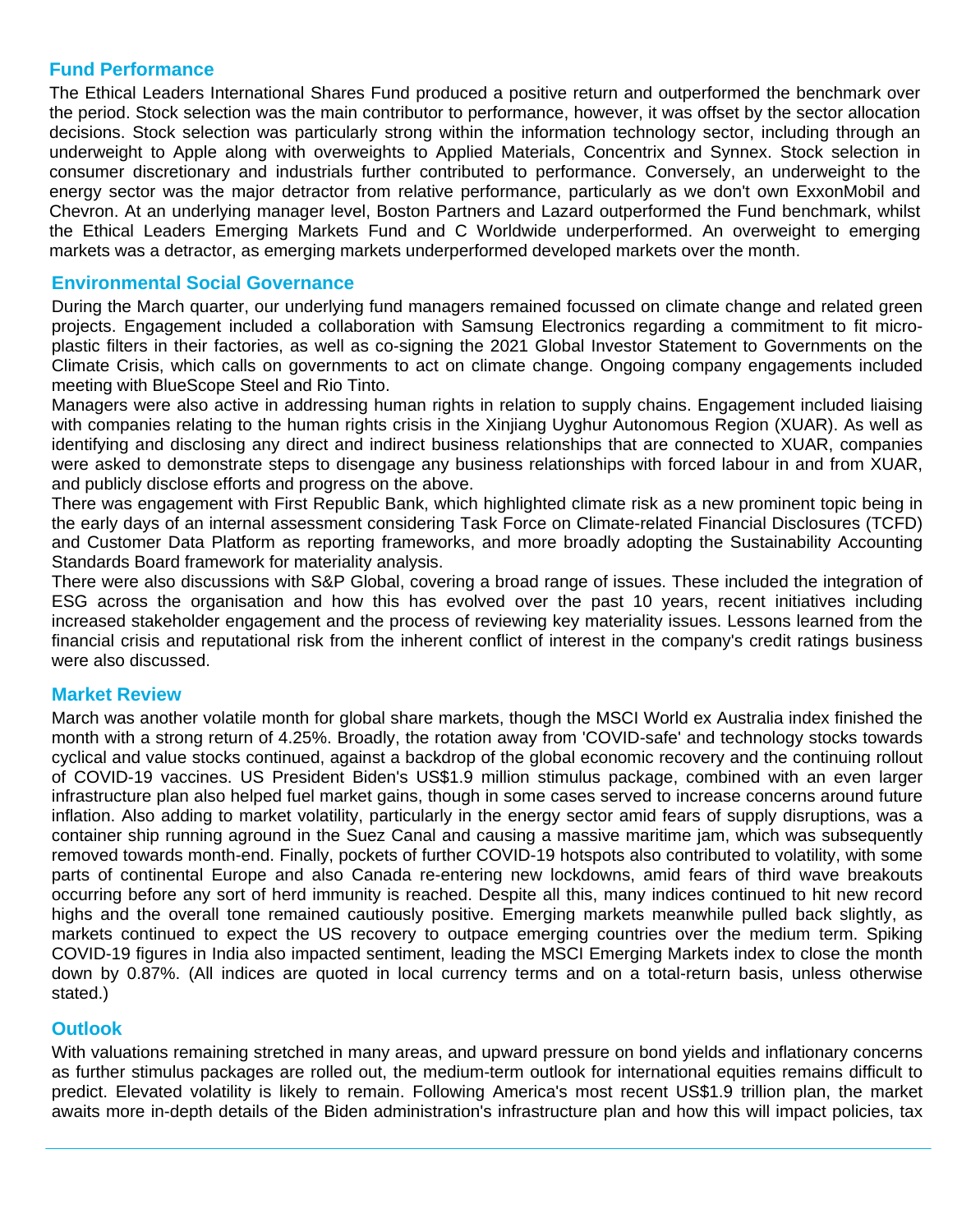codes, and corporate America in general. We continue to believe investors should exercise caution, particularly where prices have risen quickly, and where valuations factor in perfection. Amid changing consumer dynamics, many companies will likely face challenging conditions for some time, while stronger businesses are likely to emerge post the COVID-19 vaccine implementation with gained market share. Governments generally continue to implement supportive monetary and, to an increasing extent, fiscal programmes to ease shorter-term economic stress. The hope is that post vaccine rollout, economies will be resilient enough to return to growth relatively quickly. However, recently there have been signs of further waves of pandemic breakouts with different strains, which will add to uncertainty. Despite uncertainty in the shorter term, we believe the longer-term market trend will remain to the upside.